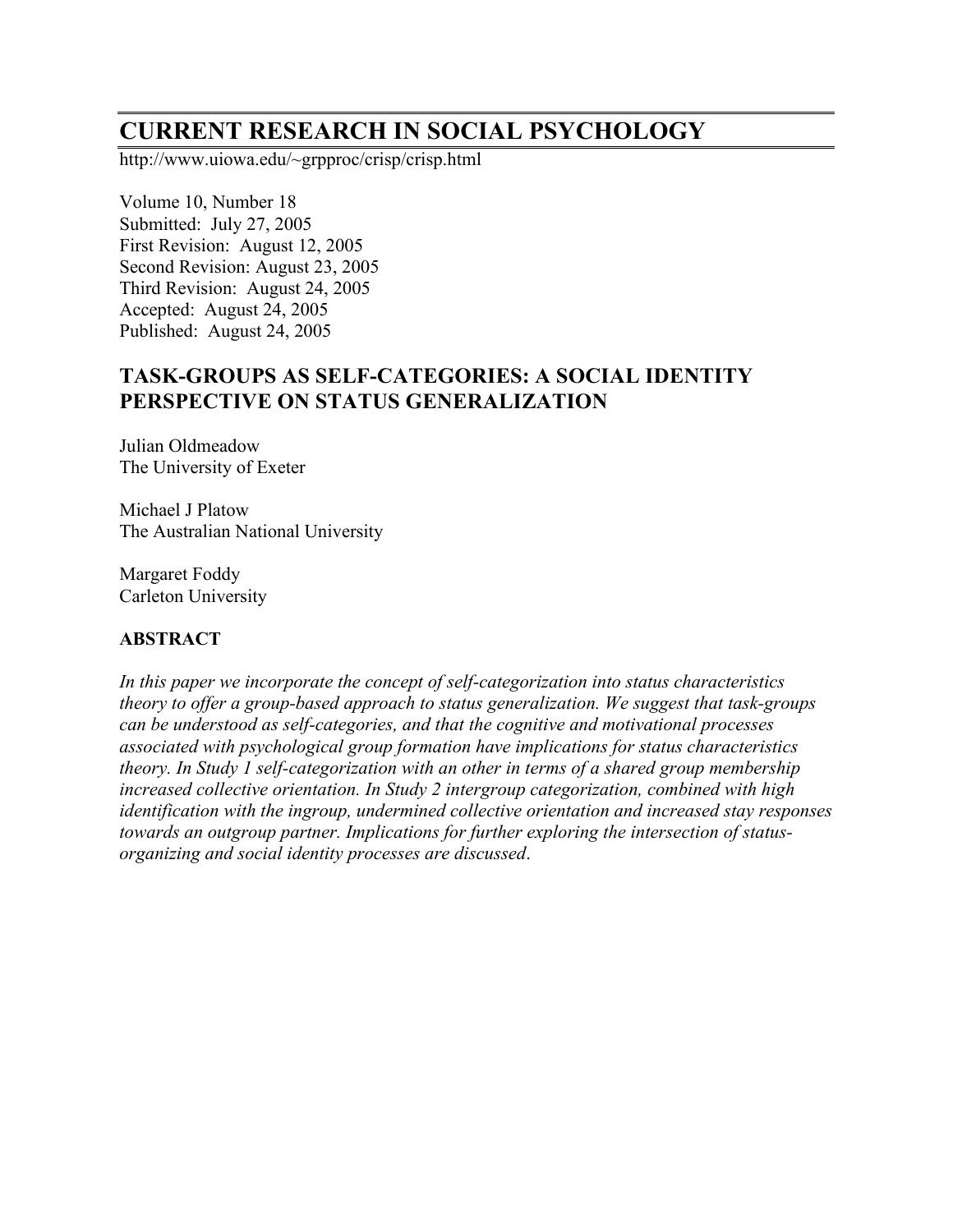#### **INTRODUCTION**

Differentiation within small groups, in terms of inequalities in the relative power, prestige, and influence of group members, have been studied extensively since the early observations of Bales (1950) and Sherif (Sherif, Harvey, White, Hood, and Sherif 1961). One approach that addresses this issue directly and specifically is status characteristics theory (Berger, Fisek, Norman, and Zelditch 1977) and its extensions (Ridgeway 1991; Ridgeway and Berger 1986; Shelly 2001). These theories focus on a process called status generalization, through which external status characteristics like gender, race, and age, affect rates of participation and influential in small informal task-groups. Applied to small groups, status generalization is conceptualised as an interpersonal process operating between dyads. However, an increasingly influential perspective on group processes, the social identity approach (Turner 1982; Turner 1985; Turner, Hogg, Oakes, Reicher, and Wetherell 1987), offers an alternative perspective on the group and its internal structure that we argue may be informative for status characteristics theory, and useful for further understanding the status generalization process.

#### **Status Characteristics Theory**

Status characteristics theory (Berger, Cohen, and Zelditch 1972; Berger, Fisek, Norman, and Zelditch 1977; Berger, Rosenholtz, and Zelditch 1980; Berger, Wagner, and Zelditch 1985) is concerned with explaining and predicting patterns of behavioural inequalities that emerge within newly formed task-groups. In particular, the theory focuses on the effects of task-group members' external social status on their rates of participation and influence within the group. Early studies revealed that group members with high social status outside the task-group had more influence over group decisions than members with lower external social status. For example, Moore (1968) found that junior college students were more influenced by a partner they believed came from a private university than by a partner they believed was from a high school, and Berger and colleagues (1972) found that higher ranked military personnel were more influential than lower ranked privates when interacting to solve a novel and non-military task. This effect seemed to hold regardless of whether the status characteristic differentiating group members was relevant or irrelevant to the task (for reviews see Berger, Cohen, and Zelditch 1972; Webster and Foschi 1988).

To explain these effects, Berger and colleagues (1972; 1977) argued that status characteristics, like education level and formal rank, generate expectations of competence, which give higher status actors an influence advantage in task-oriented interactions. Furthermore, it was argued that many status characteristics generate general expectations of competence that become relevant to a wide range of tasks, giving those with more valued characteristics an influence advantage over those with lesser valued characteristics, even when the characteristics are not associated with the task. Hence, whenever a status characteristic differentiates group members or is associated with the group's task, it will be used to derive expectations of group members' relative task ability unless it is explicitly dissociated from the task. Through this process, status structures in society are maintained in small informal task-groups.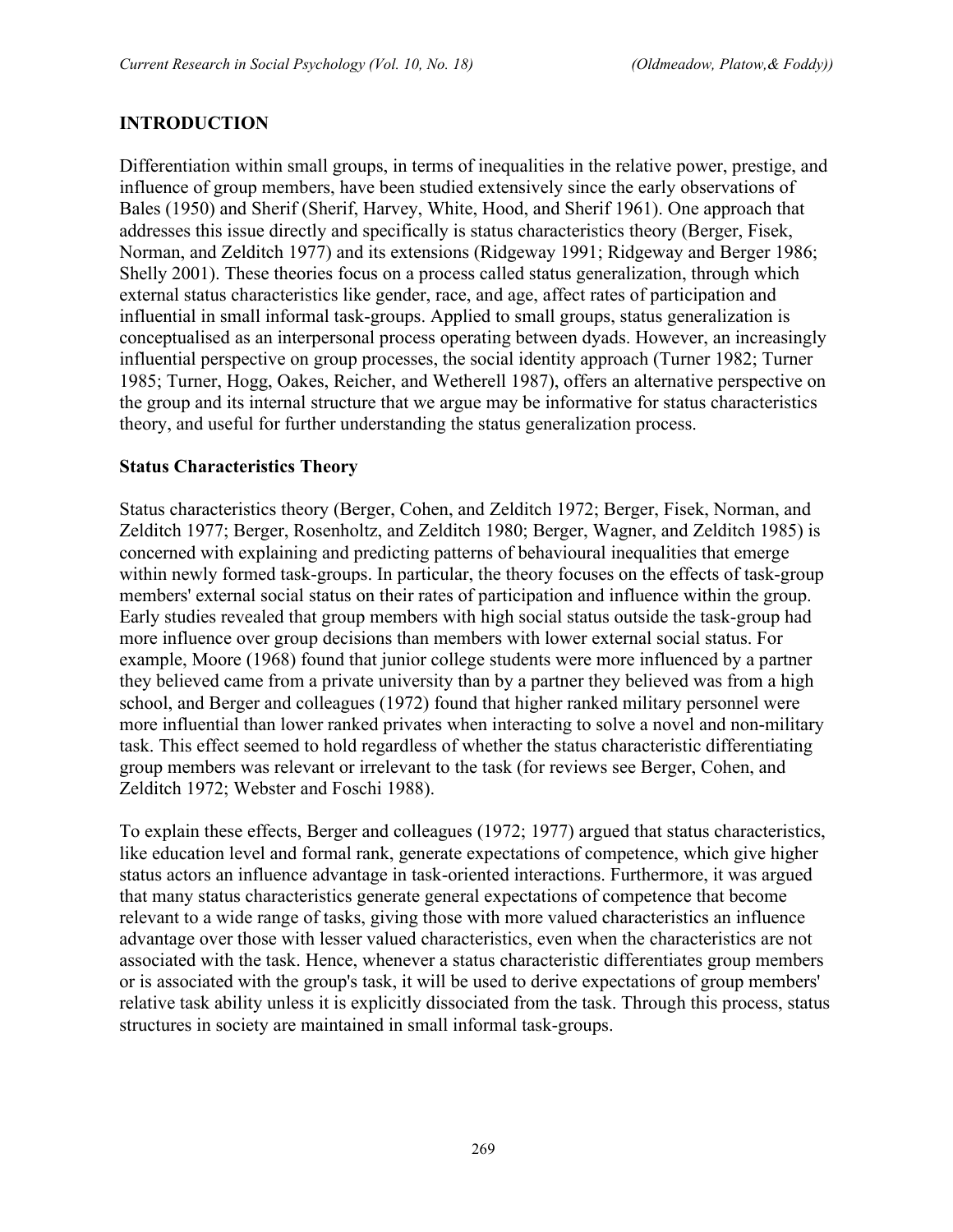Status generalization is hypothesized to operate only under a specific set of conditions, called scope conditions. Scope conditions may be conceptualized as independent variables held constant in order to limit the generalizability of the theory to a specific and well-defined domain, and to maximize comparability across studies (Foschi 1997). The main scope conditions of status characteristics theory are that actors must be goal oriented and collectively oriented. Goal orientation means that the actors value the task and want to achieve the correct or best outcome. Collective orientation means that the actors consider it important and necessary to take into account the views of the other(s) in order to achieve a successful outcome (Berger, Fisek, Norman, and Zelditch 1977; Berger, Rosenholtz, and Zelditch 1980; Meeker 1981).

In this paper, we argue that the scope conditions of status characteristics theory are outcomes of psychological group formation, which is a function of the dual processes of selfcategorization and social identification. We argue that collective orientation arises from psychological group formation, and the development of status relations within a task group is facilitated by the perception of a shared social identity.

# **The Social Identity Approach**

The social identity approach (Haslam 2001; Tajfel and Turner 1986) has made a significant impact on many areas of social psychology by providing a theoretical account of group behaviour that is located within the individual and yet not based on individual or interindividual psychological processes. At the heart of this approach is the idea that group behaviour reflects a shift in self-conception away from individuating characteristics to selfdefinition as a group member. When individuals define themselves in terms of a shared group membership, part of their self-concept is shared with other group members, enabling them to think and act as a unit. The coordination that arises from psychological group formation is due in part to a shared understanding of the group's goals, values, and procedures (Turner 1984; Turner et al. 1987), and in part by enhanced motivation to achieve group goals (van Knippenberg 2000), increased cooperation and liking (Hogg 1992), and reduced individual self-interest (Turner and Bourhis 1996). In this way, psychological group formation facilitates group coordination and behaviour.

According to the social identity approach, psychological group formation comes about through two related processes: self-categorization and social identification. Self-categorization is a cognitive process through which a collection of individuals, including the self, become perceived as a single unit. This occurs primarily through contrasts at the group level (Oakes 1987). For example, a comparison between countries bidding for the Olympic Games makes self-categorization (and self-definition) in terms of one's nationality more likely than selfcategorization in terms of, say, gender. Self-categorization in terms of a specific group membership is also more likely when that group is highly accessible in memory (Haslam, Oakes, Reynolds, and Turner 1999). Importantly, the social identity approach suggests that in any given social context, one level of self-categorization is most salient, and it is in terms of this level that self and others are evaluated.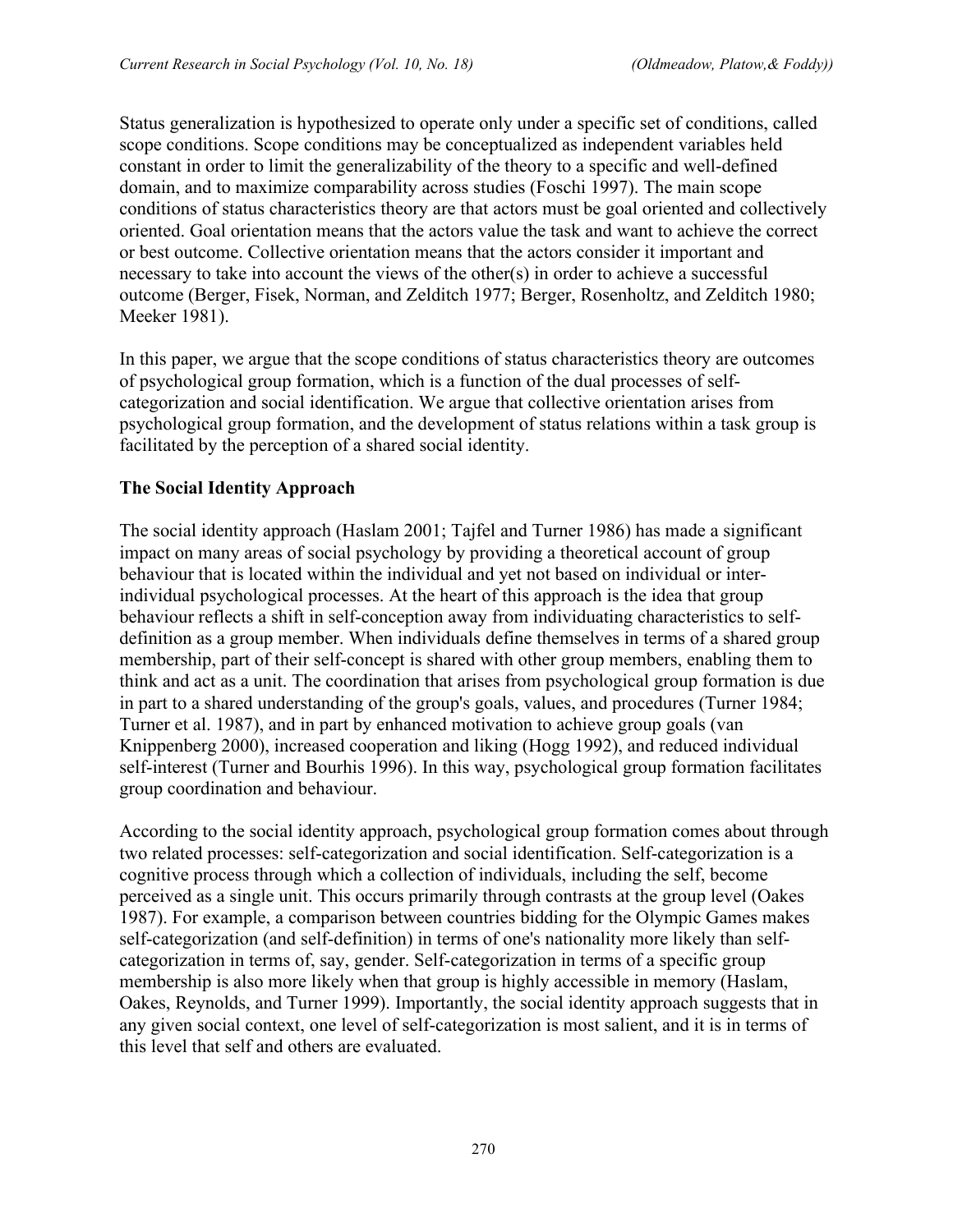A somewhat separate issue to self-categorization is the individual's level of identification with a group (Jetten, Spears, and Manstead 1997). Although one may perceive themselves to be a member of a particular group, that group may or may not be an important part of the individual's self-concept. When it is important, individuals tend to internalise the norms and values of the group and perceive themselves as fairly typical of the group. They are also motivated to see the group in a positive light, and tend to be attracted to and cooperate with other group members. Hence, group behaviour like cooperation and coordination are increased to the extent that group members identify with their group.

#### **Psychological Group Formation and Social Influence**

The social identity approach has been applied to a number of issues relevant to status characteristics theory, including social influence. According to Turner (1991), social influence is a group-based process. Individuals are influenced by the groups they belong to because groups validate knowledge through social consensus. Beliefs, values, and perceptions are seen to be valid to the extent that they are held by others. However, group membership is an important moderator of this process. Differences in group membership can explain differences in opinion, so that disagreements from outgroup members do not create uncertainty to the same extent as disagreements from ingroup members. Hence, it is only with ingroup members that we expect to agree and with whom we are motivated to reach agreement.

Several studies provide support for the hypothesis that ingroup members are more influential than outgroup members (e.g. Abrams, Wetherell, Cochrane, Hogg, and Turner 1990; McGarty, Haslam, Hutchinson, and Turner 1994). For example, Abrams et al. (1990) have shown that individuals are more influenced by others from their own group than by others from a different group, even when the groups are experimentally created and the task is unrelated to group membership. These and other studies suggest that psychological group formation provides the conditions under which it is considered important and legitimate to consider the views of others, and to influence and be influenced by them. That is, psychological group formation facilitates social influence by creating collective orientation.

#### **Integrating Social Identity and Status-Organizing Processes**

Recently, several studies have been reported that directly compared the effects of group membership and status characteristics on patterns of influence (Kalkhoff and Barnum 2000; Oldmeadow, Platow, Foddy, and Anderson 2003). In these studies, the researchers presented participants with partners or targets who were higher or lower in status and either shared or did not share a group membership with the participant. Both studies found that status and group membership had additive effects on influence. That is, participants were most influenced by others who were higher status and shared a group membership with themselves.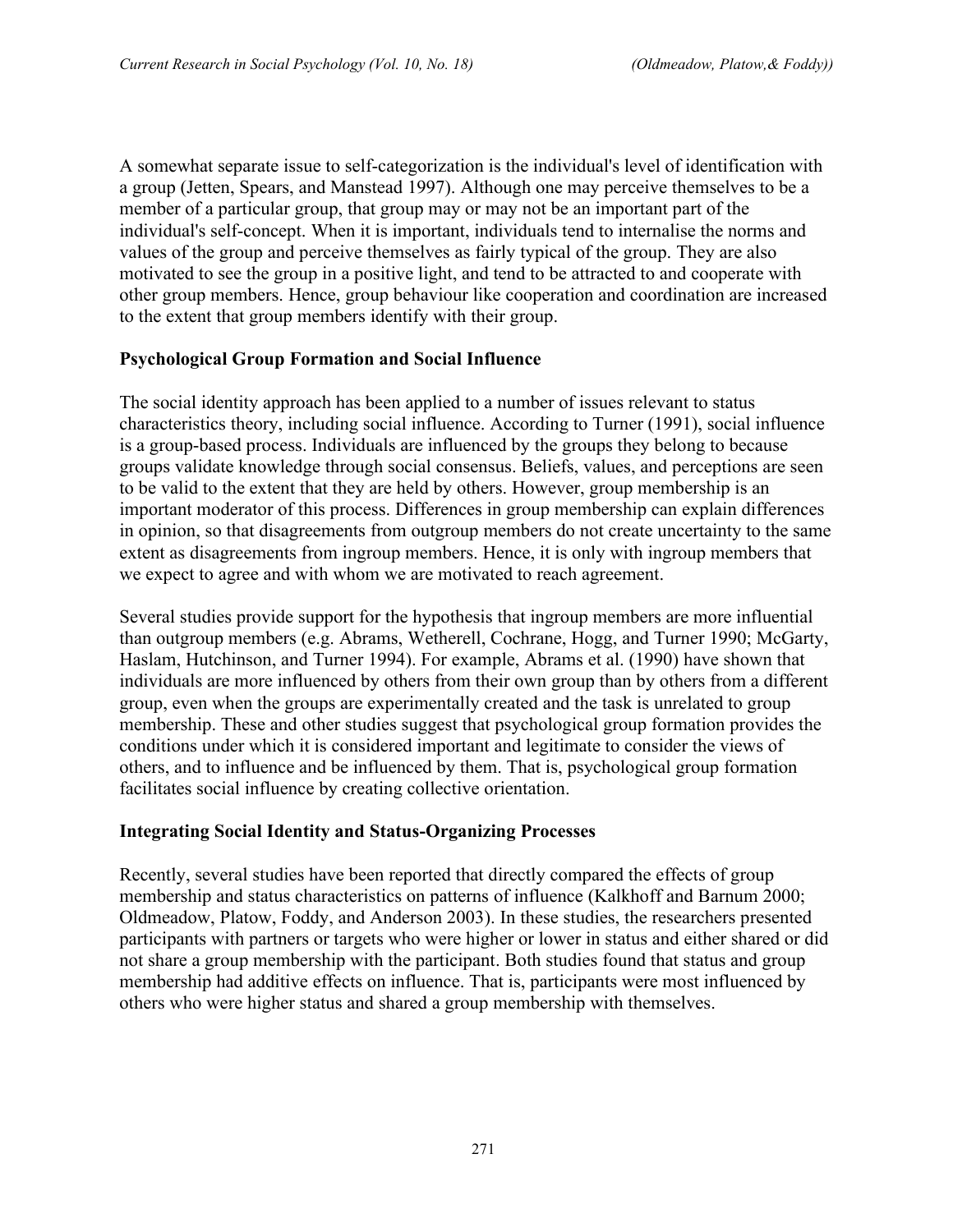The research by Kalkhoff and Barnum (2000) and Oldmeadow et al. (2003) has been important in identifying links between the social identity approach and status characteristics theory, and demonstrating that both status and group membership information can operate concurrently to affect patterns of influence. However, neither study manipulated the salience of group membership, nor measured the degree to which participants identified with their group(s). Therefore, we cannot ascertain whether the participants in these studies self-categorized in terms of their differentiating group memberships or in terms of the task group itself, nor how strongly they identified with each.

The level at which people self-categorize in a particular context and their strength of identification with that group are central predictors of evaluations and behaviour towards others. For example, in a particular context a person may self-categorize as a member of an organization while being aware that the organization is made up of individuals from different ethnic, gender, and age groups. Nevertheless, the person will perceive and respond to these diverse individuals as ingroup members, because they are all included in the most salient level of self-categorization in the context – the organization. Very different behaviour could be expected if the person self-categorized at the level of gender or ethnicity. The salience of a group membership and level of identification with it are theoretically central in the social identity analysis of group behaviour.

# **The Current Research**

In the current research we examined the effects of self-categorization and social identification with other task-group members on collective orientation and influence. As outlined above, self-categorization and social identification with other task-group members should create collective orientation, facilitating social influence and the development of status relations between group members.

We tested these ideas in two experiments. In the first experiment, we measured collective orientation and acceptance of influence amongst participants who were either explicitly categorized as members of the same group, or not explicitly categorized. We hypothesised that participants would be more collectively oriented towards, and more influenced by their partner when they were explicitly categorized compared to when they were not explicitly categorized.

# **STUDY 1**

# **Method**

# *Participants and Design*

Twenty-one male and 21 female undergraduate psychology students were randomly assigned to a categorized or non-categorized (control) condition. We used a median split on identification scores to create a second two-level factor. Thus the study was a 2 (categorized vs. non-categorized) by 2 (high vs. low identification) independent groups design. Age ranged from 18 to 47 with a mean of 21 years. All participants were paid for their participation.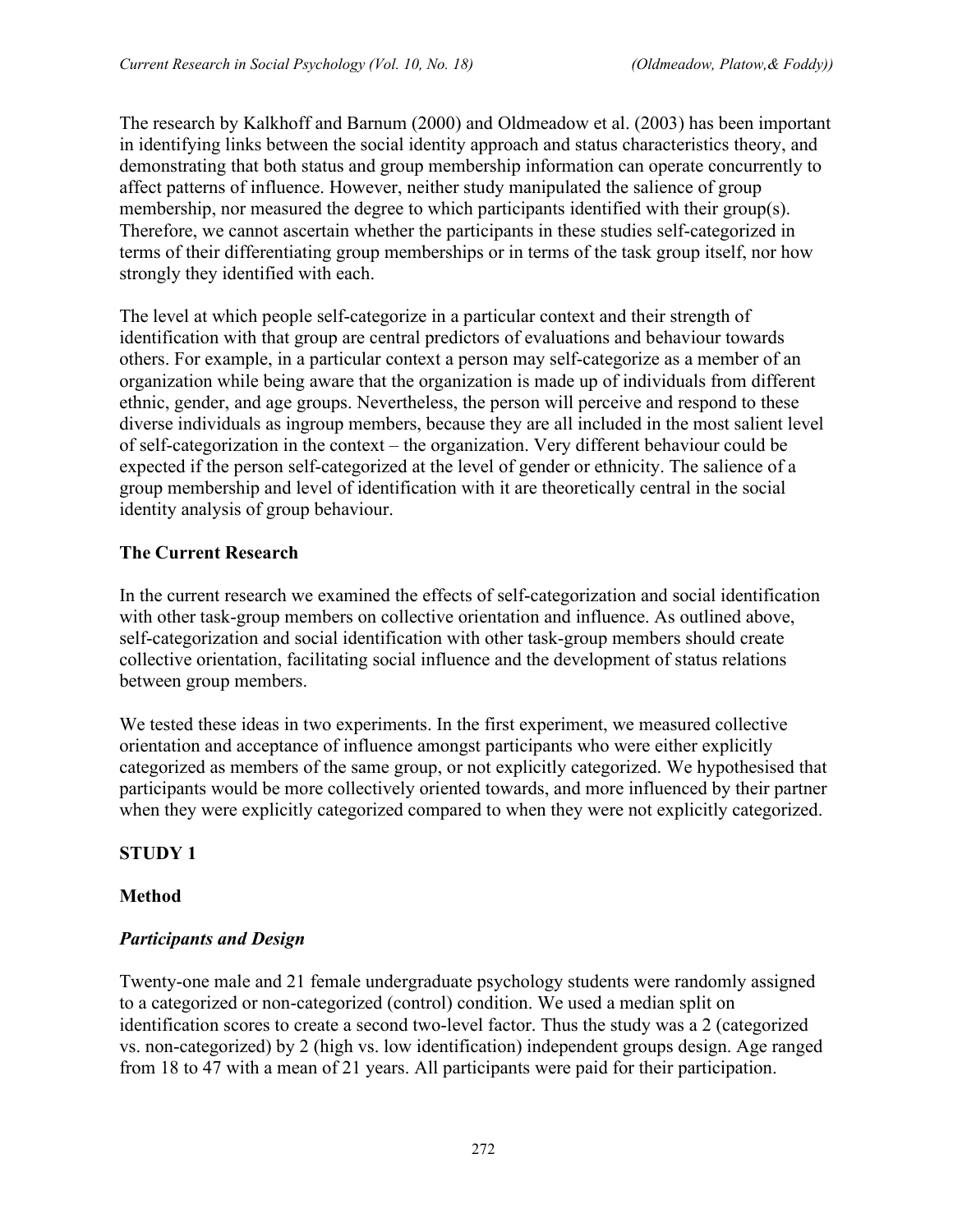#### *Materials*

The task we used was a binary-choice visual discrimination task, developed by M. Foddy and B. Ong (see Foddy and Smithson 1996), modelled on Berger et al.'s (1977) standard experimental paradigm. In this task, participants are shown pairs of rectangles, each made up of a proportion of smaller red and blue rectangles, and asked to choose which in each pair contains the largest proportion of red. In fact, both rectangles in each pair contain exactly the same proportion of red, but the red and blue shapes are distributed differently such that it is conceivable that one has more or less than the other. On each trial, participants make an initial choice and, after a short pause, receive feedback about which one the partner had ostensibly chosen. They are then prompted to make a final choice. The program was designed so that the participants learn that the partner had chosen differently to them on 20 of the 25 trials. The computer program stores the participant's initial and final choices, so that an influence score can be computed as the proportion of times the participant stayed with their initial choice on those trials in which they initially disagreed. This score is termed "stay responses" [denoted as p(s)] and is our measure of social influence.

### *Procedure*

Participants arrived individually and were led to a private room within the laboratory. After a delay of several minutes, ostensibly to wait for the other participant to arrive, the experimenter explained the procedure. In the non-categorized condition, it was explained that the study was investigating various aspects of team work and team performance and that the participant would be asked to perform a task on a computer with another student participant sitting in another room. In the categorized condition it was added that this study was particularly investigating how well teams of university students perform the task compared to teams of TAFE students (TAFE is a form of higher education aimed at teaching trades). Participants were told that there was some new research suggesting that university courses may be teaching students important team-work skills that TAFE students were not getting, and that the performance of university students on a team task would be compared to that of teams of TAFE students to see if there is a difference.

The experimenter then explained the task. Participants were told that it was called the Contrast Sensitivity Task, and involved making decisions about contrasts in patterns and shapes. They were informed that Contrast Sensitivity is an abstract ability that is required to make judgements like those in the Contrast Sensitivity Task, but which is not related to other known abilities such as maths or artistic ability. Participants first completed a short practice task consisting of ten trials without partner feedback, in order to familiarize themselves with the task. Once this was completed, the experimenter explained the team-work phase of the task. It was explained that the participants' and their partner's computers would be linked so that they would be able to see how their partner had responded to each trial before making a final choice themselves.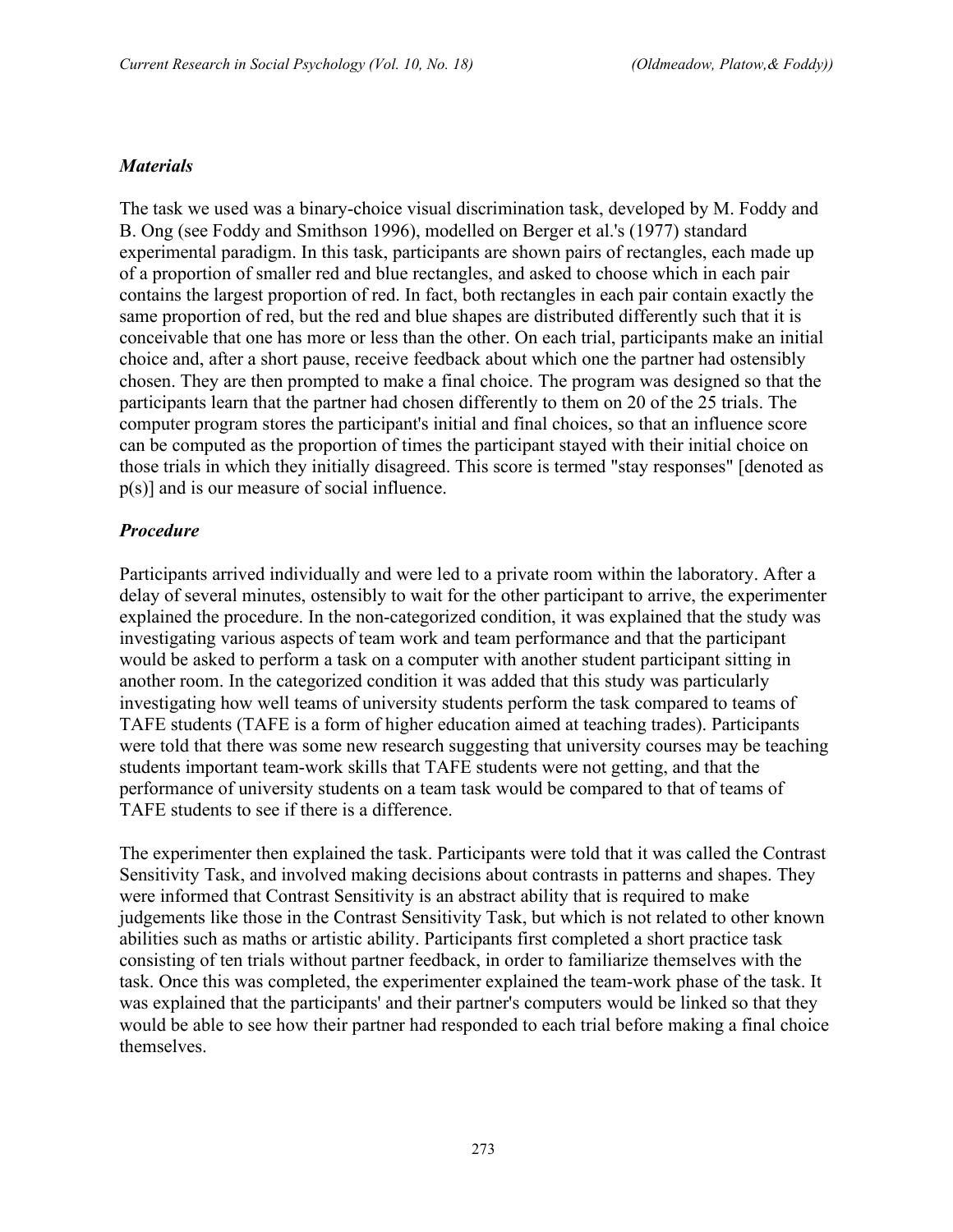The experimenter then asked the participants to complete an "information sheet" asking about their gender and year of study. In the categorized condition the participants also were asked to indicate whether they were a University student or a TAFE student. This was done to maximize the salience of participants' social (university student) identity. Participants then completed the task, ostensibly with the partner, receiving feedback about the partner's responses at each trial.

Following the task participants completed a questionnaire measuring collective orientation and their level of identification with the group "university students." Collective orientation was measured with one item, measured on a 7-point Likert-type scale, that asked "how important was it to you to take your partner's decisions into account in making your final decisions?" The identification measure was a four-item scale adapted from Doojse, Ellemers, and Spears (1995). Participants indicated their agreement or disagreement, using 7-point Likert-type scales, with the following four statements: "I see myself as a university student," "I am pleased to be a university student," "I feel strong ties with other university students," and "I identify with other university students." When finished, the participants were debriefed, paid and dismissed.

# **Results**

There was no difference in identification as a function of the categorization manipulation, t < 1. A two-level identification factor was created using a median split on the identification scale (Median = 23; M for high identifiers = 24.68, SD = 1.61; M for low identifiers = 19.55, SD = 2.39). Two separate ANOVAs were conducted to examine the effects of categorization and identification on collective orientation and stay responses.

There was a significant main effect of categorization only on collective orientation,  $F(1, 38) =$ 4.16,  $p = 0.048$ , Partial Eta-squared = .10. Participants were more collectively orientated in the categorized condition ( $M = 5.90$ ,  $SD = 1.07$ ) than in the non-categorized condition ( $M = 5.09$ ,  $SD = 1.38$ ). There was no main effect of, nor interaction with, identification,  $Fs < 1$ .

Collective orientation and stay responses were significantly negatively correlated,  $r = -.57$ ,  $p <$ .01. However, there were no significant main effects or interactions on stay responses (all Fs < 1). Participants were not more or less influenced by the partner in the categorized condition than in the control condition.

# **Discussion**

As hypothesized, we found that participants were more collectively orientated when categorized as members of the same group compared to not being explicitly categorized. In this study, social identification did not moderate the effects of categorization on collective orientation - both high and low identifiers were more collectively oriented in the categorized condition than in the non-categorized condition.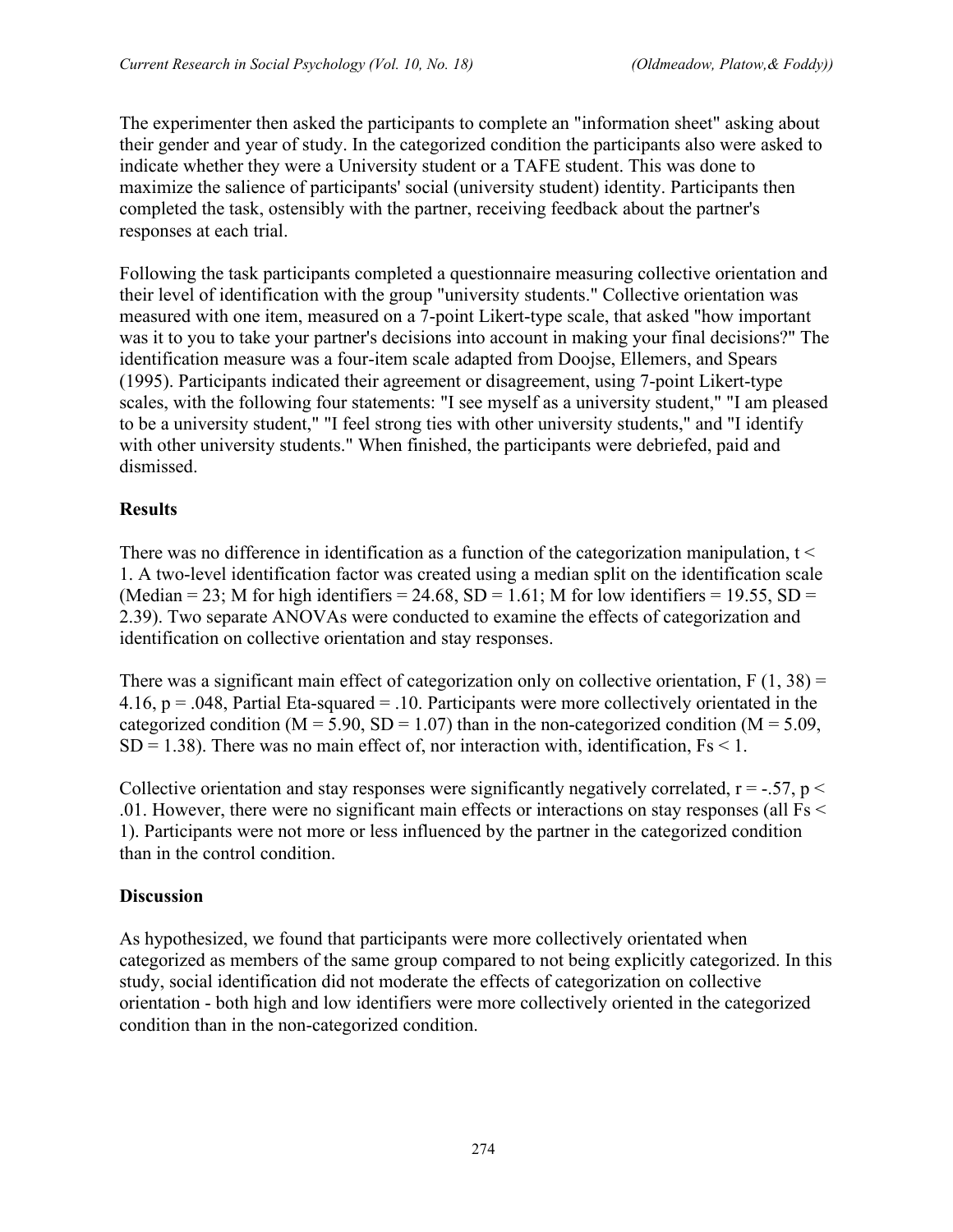Unexpectedly, there was no parallel effect on social influence. Participants were no more or less influenced by the partner under categorized and non-categorized conditions. This finding was somewhat surprising, given the highly significant correlation between collective orientation and stay responses. One possible explanation has to do with the manipulation of self-categorization. In the categorized condition participants were told that their group (University students) might possess better team-work skills than the outgroup (TAFE students), and that the scores from university students would be compared to those of TAFE students. In addition to affecting the salience of participants' university identity, this manipulation may also have affected the relative status of the ingroup. That is, participants may have felt that they had relatively higher ability than TAFE students in relation to the task, and thus felt more confident in their own responses compared to non-categorized participants. This may explain why categorized participants were no more influenced by the partner than non-categorized participants, despite being more collectively oriented.

Overall, there was support for the hypothesis that self-categorization with a partner would increase collective orientation. However, it is possible that the increase in collective orientation was due to the perceived status of university students relative to TAFE students, rather than to self-categorization per se. Another way to test our argument is to examine collective orientation towards others categorized as outgroup members. If collective orientation is related to group membership, participants should be less collectively oriented towards a partner they perceive to be an outgroup member. We tested this hypothesis in Study 2.

# **STUDY 2**

In Study 2, we measured collective orientation and influence amongst participants who believed they were interacting with a partner who was a member of a different university. We encouraged half of the participants to self-categorize as members of their university, thus encouraging them to categorize their interaction partner as an outgroup member. The other half were encouraged to focus on themselves as individuals. Following interaction to complete a visual-perception task, we measured collective orientation and the amount of influence the participants accepted from the partner. We hypothesized that participants would be less collectively oriented, and would accept less influence from the partner, when they selfcategorized at an intergroup level, compared to when they perceived themselves and their partner as individuals.

# **Method**

# *Participants and Design*

Sixty-nine undergraduate psychology students participated in the experiment for course credit. The study adopted a 2 (interpersonal vs. intergroup level self-categorization) by 2 (high vs. low identification) between-participants design.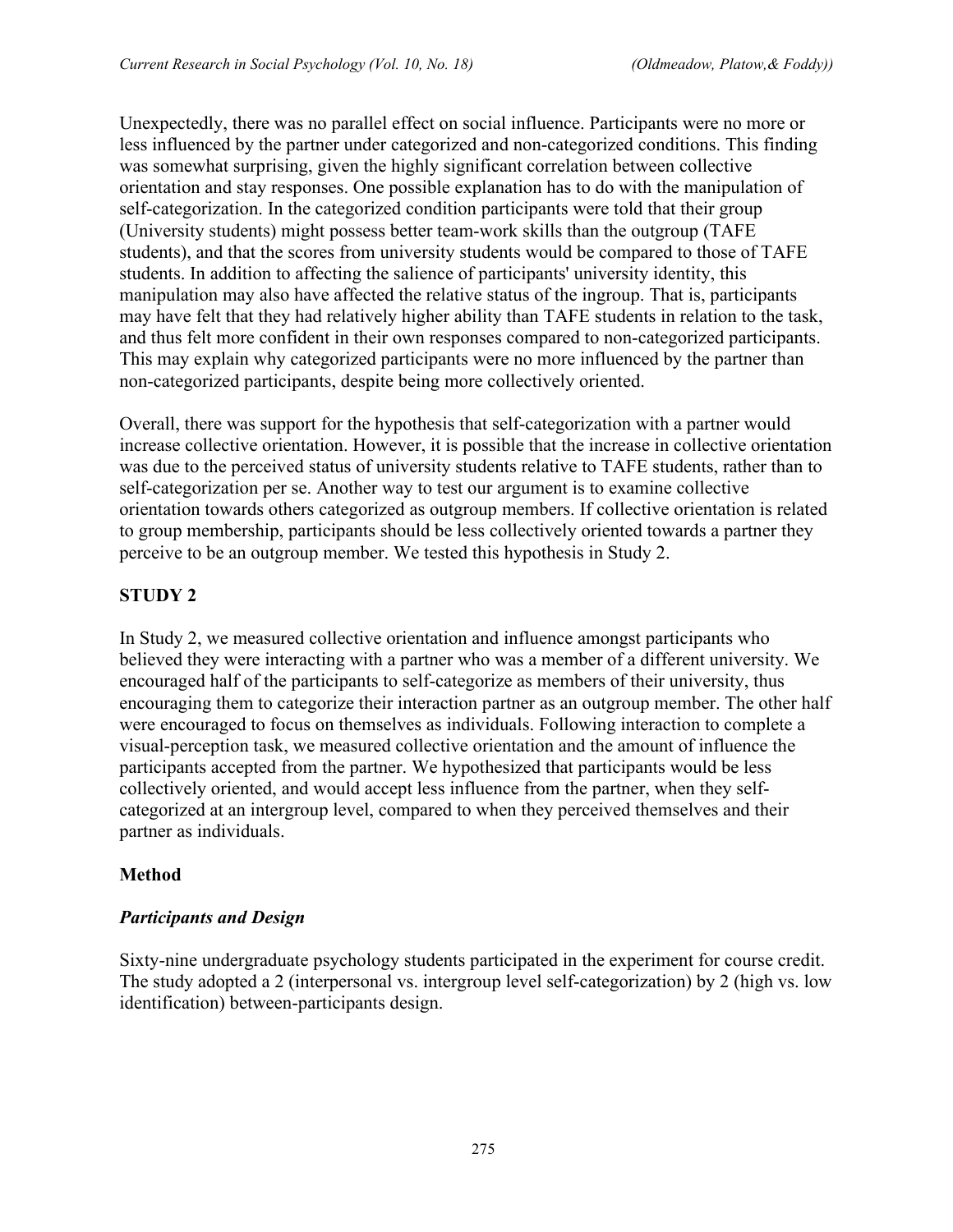#### *Materials and Procedure*

Participants reported to the laboratory one at a time, where they were greeted by the experimenter and shown to a computer terminal in a private room. The experimenter informed the participants that the study was investigating decision making, and that the aim of the study was to examine how well people perform the task when they do it on their own compared to when they receive information about how another person has responded. Participants were told that today's session involved receiving information from another participant. They were further told that, due to the collaboration between universities in this study, the other participant was from another university and had been placed in another room.

Next, the experimenter explained the task in the same way as for Study 1, and participants completed 10 practice trials without feedback. When finished, they were asked to complete a short questionnaire in which they had to list up to three things that either they personally (interpersonal condition), or they and most other students at their university (intergroup condition) do relatively well, badly, rarely, and often. This questionnaire, adapted from Haslam et al. (1999), constituted the manipulation of self-categorization. By getting participants to think about these questions in relation to themselves or their group, their personal or social identities were made highly salient and categorization at the interpersonal or intergroup level respectively should be more likely.

When the task had been performed, the participants completed a questionnaire measuring their level of collective orientation towards the partner and their level of identification with their University. When finished the participants were debriefed and thanked for their time.

#### **Results**

There was no difference in identification as a function of the categorization manipulation, t < 1. A two-level identification factor was created by grouping participants above and below the median on the University identification scale (Median  $= 22$ ; M for high identifiers  $= 24.55$ , SD  $= 1.38$ ; M for low identifiers  $= 18.87$ , SD  $= 3.10$ ). The effects of categorization and identification on collective orientation and stay responses were assessed using two separate ANOVAs. Means and standard deviations are shown in Table 1.

There was a significant interaction between categorization and identification on collective orientation, F  $(1, 65) = 4.32$ , p = .04, Partial Eta-squared = .06. Simple main effects analyses revealed that this interaction was due to an effect of categorization amongst high identifiers only. High identifiers were significantly less collectively oriented in the intergroup condition  $(M = 3.00, SD = 1.24)$  than in the interpersonal condition  $(M = 4.23, SD = 1.03)$ , F  $(1, 65)$  = 5.84,  $p = 0.02$ , Partial Eta-squared = 0.08.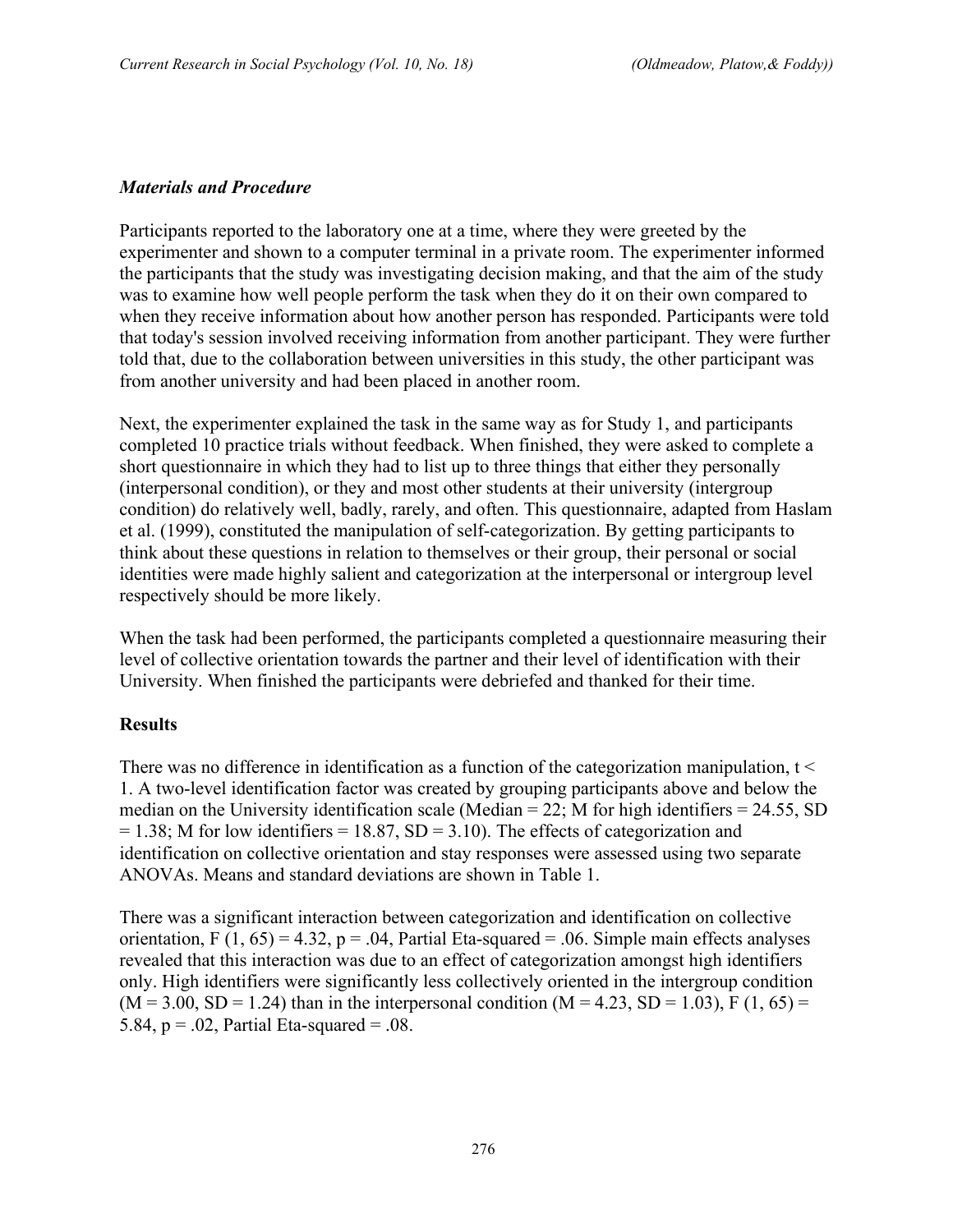Analysis of stay responses revealed a significant interaction between categorization and identification only, F  $(1, 65) = 6.48$ , p = 01, Partial Eta-squared = .09. Simple main effects showed that the difference in stay responses between categorization conditions was only significant for high identifiers, F (1, 65) = 6.17, p = .02, Partial Eta-squared = .09. Those in the intergroup condition, and who identified strongly with their group, were less influenced by their partner ( $M = .81$ ,  $SD = .13$ ) than participants in other conditions ( $Ms < .71$ ,  $SDs < .22$ ).

#### **Table 1. Means and Standard Deviations of Collective Orientation and Stay Responses as a Function of Level of Self-Categorization and Social Identification.**

|                  | Interpersonal Categorization |      | Intergroup Categorization |      |
|------------------|------------------------------|------|---------------------------|------|
|                  | Collective Or.               | P(s) | Collective Or.            | P(s) |
| High Identifiers | 4.23(1.03)                   | .64' | 3.00(1.24)                |      |
| Low Identifiers  | 3.00 (1.                     |      | 3 17 (1 29)               |      |

### *Mediation Analysis*

To examine whether the effects of categorization and identification on stay responses were mediated by collective orientation, a mediation analysis was conducted using multiple regression analyses (Baron and Kenny 1986). First, stay responses were regressed onto categorization, identification, and the interaction term. Only the interaction was a significant predictor of stay responses, Beta = .302,  $t = 2.55$ ,  $p = .01$ . Second, collective orientation was regressed onto categorization, identification, and the interaction term. Again, only the interaction term was a significant predictor of collective orientation, Beta =  $-.245$ , t =  $-.201$ , p  $= .04$ . Third, stay responses were regressed onto collective orientation, Beta  $= -0.514$ , t  $= -4.91$ , p < .001. Finally, stay responses were regressed onto categorization, identification, the interaction term, and collective orientation. With collective orientation as a predictor of stay responses, Beta =  $-0.508$ , t =  $-4.68$ , p <  $0.001$ , the interaction term was no longer significant, Beta  $=$  .178, t = 1.67, p = .10. A Sobel test (Sobel 1982) indicated that the indirect path through collective orientation was marginally significant,  $t = 1.91$ ,  $p = .056$ .

### **Discussion**

Study 2 provided support for the hypothesis that self-categorization and identification with the ingroup would reduce collective orientation towards an outgroup partner and increase stay responses. High identifiers, but not low identifiers, were less collectively oriented and less influenced by the partner when their social identity was made salient compared to when their personal identity was made salient. Furthermore, collective orientation appeared to mediate the effect of categorization and identification on stay responses, suggesting that amongst high identifiers intergroup categorization led to reduced collective orientation, which in turn increased stay responses. Therefore, Study 2 provides evidence that perceiving an other as an outgroup member reduces collective orientation, and hence attenuates acceptance of influence, but only amongst those who strongly identify with their ingroup.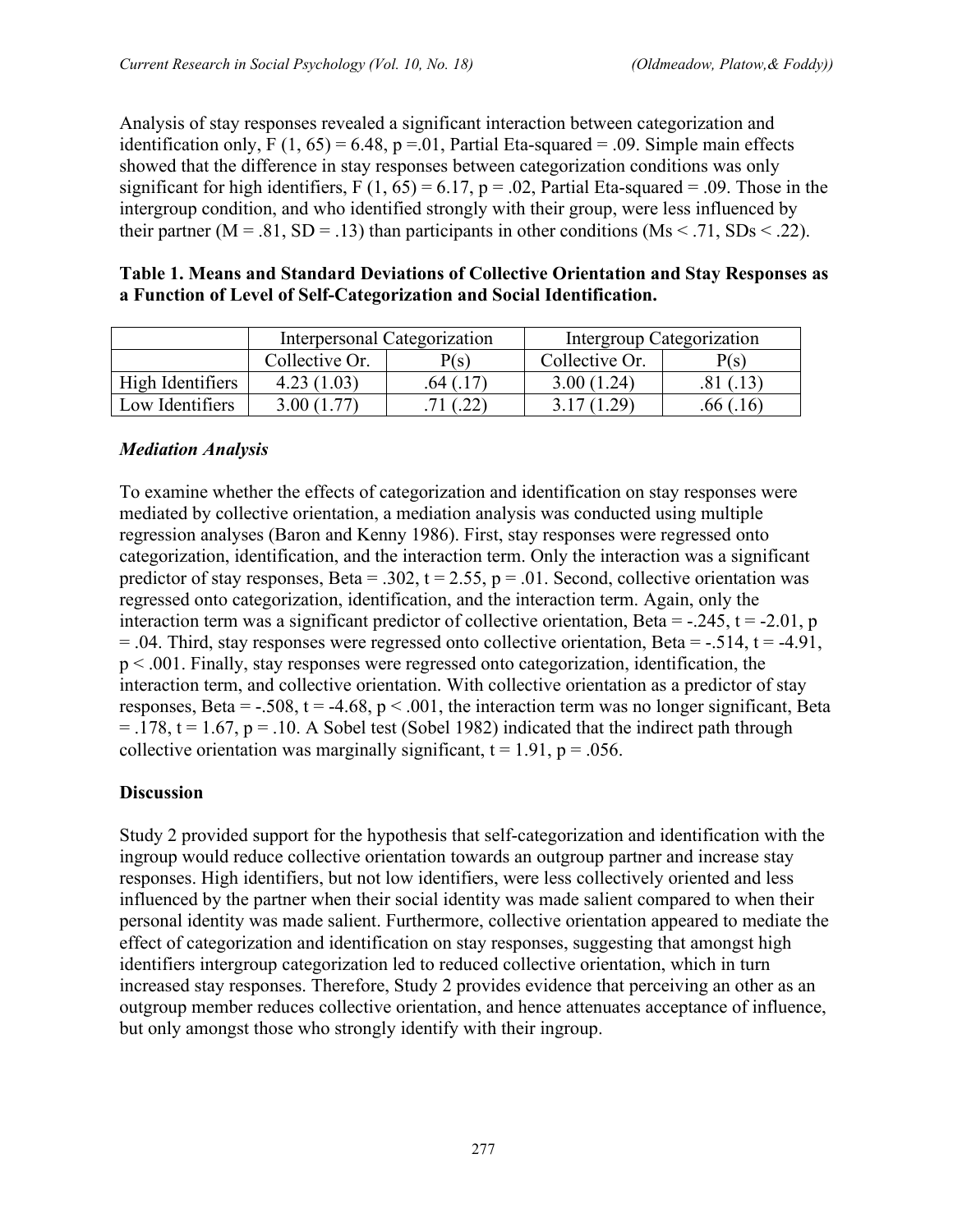#### **GENERAL DISCUSSION**

The argument being put forward in this paper is that task groups can be conceptualized as selfcategories, and that self-categorization and social identification with other task group members satisfies the scope conditions of status characteristics theory. In particular, it creates the psychological conditions in which group members consider it important and legitimate to take into account the views and opinions of other task group members, and to be influenced by and attempt to influence them.

In two studies we have demonstrated the relationship between group membership, collective orientation, and social influence in two ways, firstly by showing that self-categorization with an interaction partner increases collective orientation, and secondly by showing that categorization of an interaction partner as an outgroup member decreases collective orientation and increases stay responses amongst high identifiers. Together, the results of these studies support the view that psychological group formation facilitates collective orientation and effective influence.

In Study 1 social identification did not play a role in collective orientation. This may be because the group "university students" is less clearly defined than specific university groups, or because the manipulation of self-categorization used in Study 1 was more powerful than that used in Study 2, effectively overriding effects of identification. However, Study 2 found that intergroup categorization decreased collective orientation and influence compared to interpersonal categorization, but only amongst high identifiers. One way to interpret this is that social identification moderated the effects of categorization on collective orientation and influence. In line with the social identity approach, categorization alone is not sufficient to create intergroup behaviour - group members must also place some emotional and value significance in their ingroup.

The scope conditions of status characteristics theory describe a set of psychological states (i.e. collective and goal orientation) under which status generalization operates. While these states may be induced directly using specific instructions and reward contingencies, we argue that the underlying psychological process that gives rise to these states in naturally occurring taskgroups is psychological group formation, understood as self-categorization and social identification with other task-group members (see also Turner and Bourhis 1996). When individuals self-categorize and identify with others, they consider it important and legitimate to take into account their views, and to be influenced by and attempt to influence them.

In our view, conceptualising task groups as self-categories opens up a number of directions for research on status generalization. Firstly, it would be important to examine the effects of psychological group formation on status generalization itself, to see whether self-categorization and identification with other task group members augments the effects of other status characteristics on influence. Although Kalkhoff and Barnum (2000) found that a status characteristic (education level) still affected the amount of influence participants accepted from the partner in the other artistic preference group, we cannot tell whether that partner was categorized as an outgroup member (on the basis of artistic preference) or an ingroup member (in terms of the task-group). What is needed is to examine the effects of self-categorization and identification at the task-group level, and the inclusion or exclusion of others from that group, on status generalization.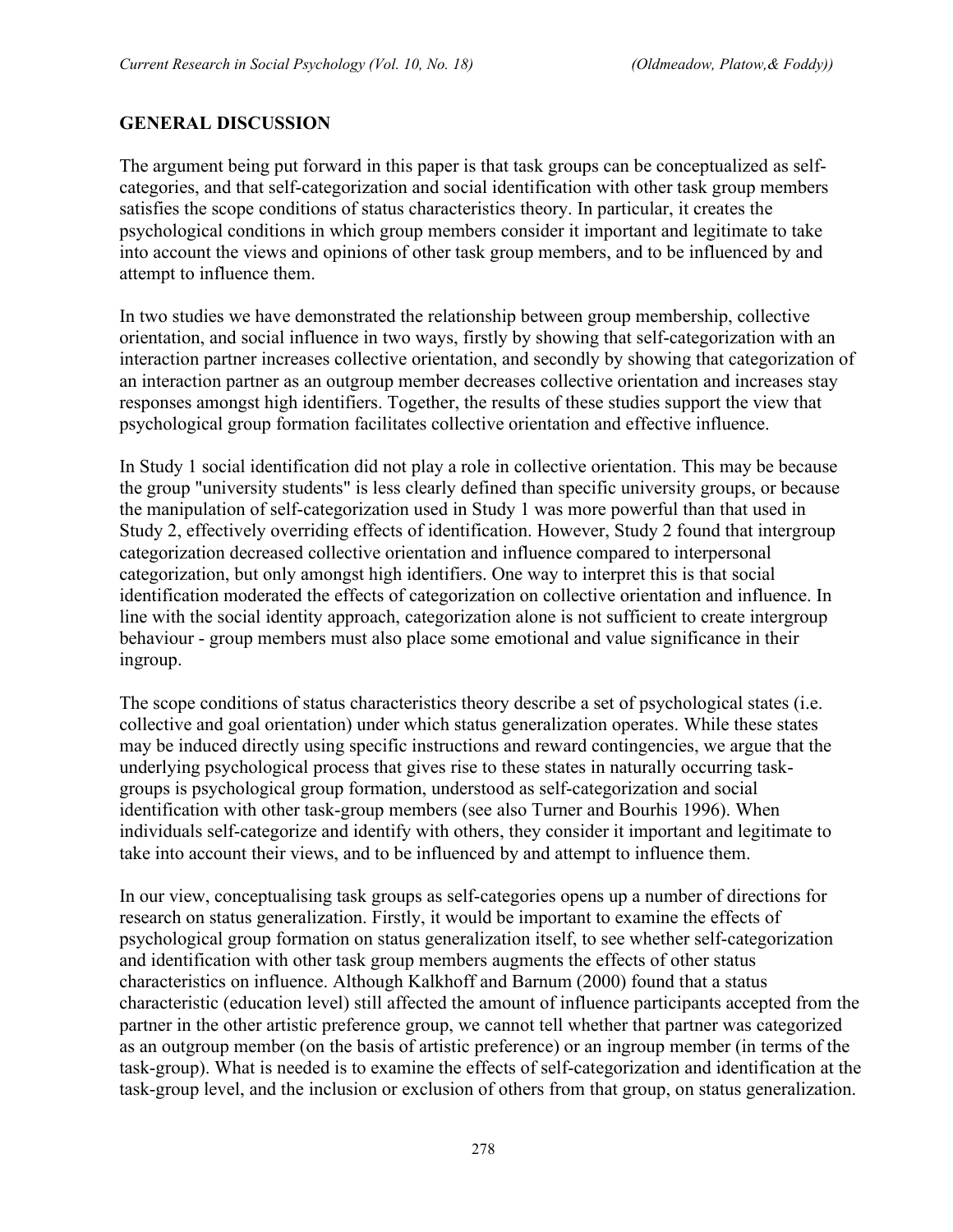A related question is whether specific group norms moderate the effects of status characteristics. For example, behavioural differentiation across gender or racial lines may be less pronounced within organizations that value and support diversity (cf. Johnson, Clay-Warner, and Funk 1996; Johnson, Funk, and Clay-Warner 1998). To the extent that individuals identify with such an organization they may be less inclined to generalize from societal norms and values. Integrating status-generalization and social identity processes as we have here may help in understanding how group norms impact on behavioural differentiation in interaction.

Conceptualizing task-groups as self-categories provides a potentially fruitful way of understanding the intersection of status-organizing and social identity processes. The social identity approach to group behaviour informs the relationship between collective orientation and status generalization, and provides a framework for exploring questions about the role of group-level processes in the emergence of behavioural inequalities. Clearly there is scope to elaborate on these important relationships between status characteristics theory and the social identity approach.

# **REFERENCES**

Abrams, Dominic, Margaret Wetherell, Sandra Cochrane, Michael A. Hogg, and John C. Turner. 1990. "Knowing what to think by knowing who you are: Self-categorization and the nature of norm formation, conformity and group polarization." *British Journal of Social Psychology* 29:97-119.

Bales, R. F. 1950. *Interaction process analysis: A method for the study of small groups*. Cambridge, MA: Addison Wesley.

Baron, R. M. and D. A. Kenny. 1986. "The moderator-mediator variable distinction in social psychological research: Conceptual, strategic, and statistical considerations." *Journal of Personality and Social Psychology* 51:1173-1182.

Berger, Joseph, Bernard P. Cohen, and Morris Zelditch. 1972. "Status characteristics and social interaction." *American Sociological Review* 37:241-255.

Berger, Joseph, M. Hamit Fisek, Robert Z. Norman, and Morris Zelditch. 1977. *Status Characteristics and Social Interaction: An Expectation-States Approach*. NY: Elsevier.

Berger, Joseph, Susan J. Rosenholtz, and Morris Zelditch. 1980. "Status organizing processes." *Annual Review of Sociology* 6:479-508.

Berger, Joseph, David G. Wagner, and Morris Zelditch. 1985. "Introduction: Expectation States Theory: Review and Assessment." Pp. 1-72 in *Theoretical Research Programs: Studies in the Growth of Theory*, edited by J. Berger and M. Zelditch Jr. Stanford, CA: Stanford University Press.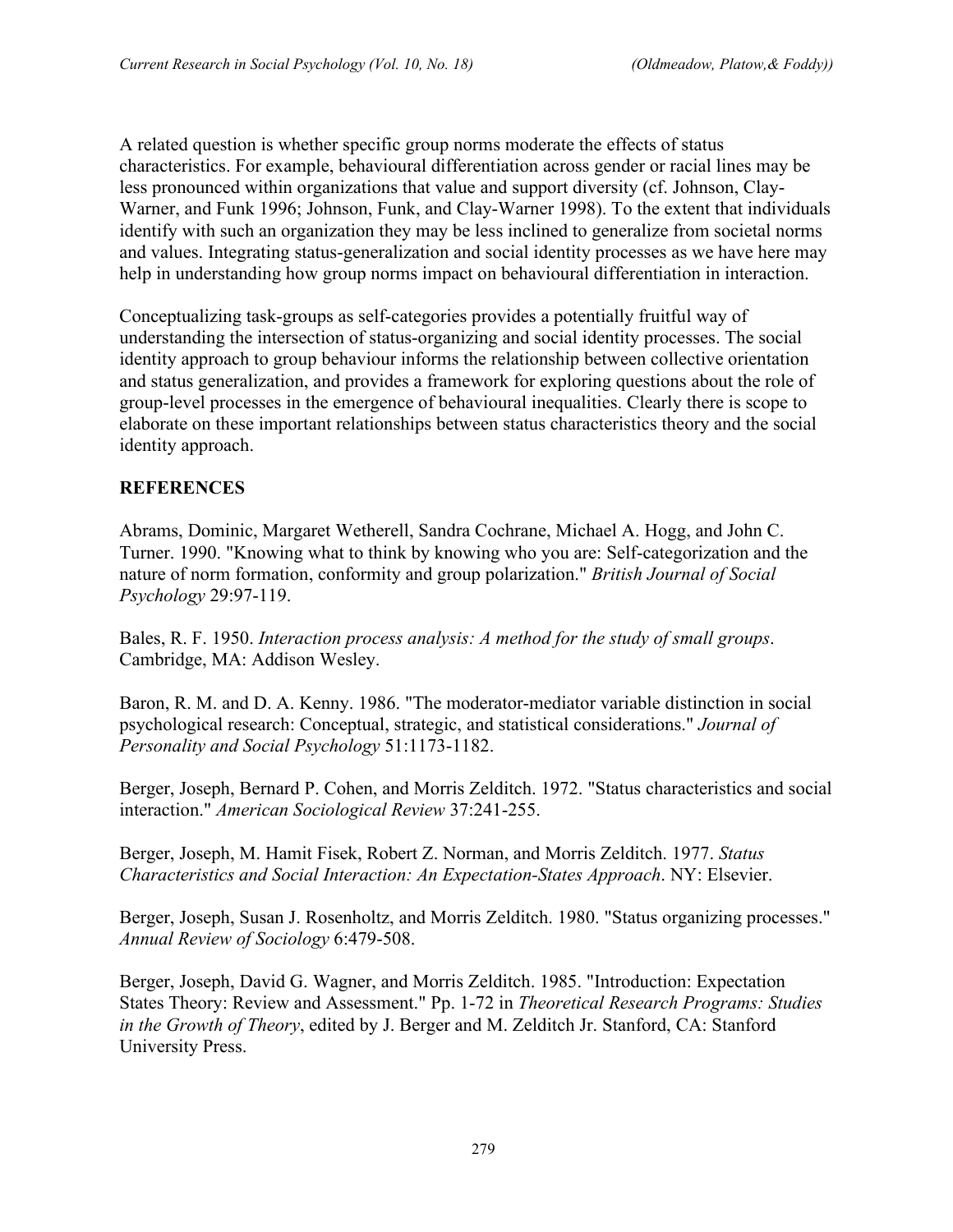Doosje, Bertjan, Naomi Ellemers, and Russell Spears. 1995. "Perceived intragroup variability as a function of group status and identification." *Journal of Experimental Social Psychology* 31:410-436.

Foddy, Margaret and Michael Smithson. 1996. "Relative Ability, Paths of Relevance, and Influence in Task-Oriented Groups." *Social Psychology Quarterly* 59:140-153.

Foschi, Martha. 1997. "On Scope Conditions." *Small Group Research* 28:535-55.

Haslam, S. Alexander. 2001. *Psychology in organizations: The social identity approach*. London: Sage.

Haslam, S. Alexander, Penelope Oakes, Katherine J. Reynolds, and John C. Turner. 1999. "Social Identity Salience and the Emergence of Stereotype Consensus." *Personality and Social Psychology Bulletin* 25:809-18.

Hogg, Michael A. 1992. *The social psychology of group cohesiveness: From attraction to social identity*. NY: Harvester Wheatsheaf.

Jetten, Jolanda, Russell Spears, and Antony S. R. Manstead. 1997. "Strength of identification and intergroup differentiation: The influence of group norms." *European Journal of Social Psychology* 27:603-609.

Johnson, Cathryn, Jody Clay-Warner, and Stephanie- J. Funk. 1996. "Effects of Authority Structures and Gender on Interaction in Same-Sex Task Groups." *Social Psychology Quarterly* 59:221-236.

Johnson, Cathryn, Stephanie- J. Funk, and Jody Clay-Warner. 1998. "Organizational Contexts and Conversation Patterns." *Social Psychology Quarterly* 61:361-371.

Kalkhoff, Will and Christopher Barnum. 2000. "The Effects of Status-Organizing and Social Identity Processes on Patterns of Social Influence." *Social Psychology Quarterly* 63:95-115.

McGarty, Craig, S. Alexander Haslam, Karen J. Hutchinson, and John C. Turner. 1994. "The effects of salient group memberships on persuasion." *Small Group Research* 25:267-293.

Meeker, Barbara F. 1981. "Expectation states and interpersonal behavior." Pp. 292-319 in *Social Psychology: Sociological Perspectives*, edited by M. Rosenberg and R. H. Turner. New York: Basic Books.

Moore, James C. 1968. "Status and Influence in Small Group Interactions." *Sociometry* 31:47- 63.

Oakes, Penelope. 1987. "The salience of social categories." Pp. 117-144 in *Rediscovering the social group: A self-categorization theory*, edited by J. C. Turner, M. A. Hogg, P. Oakes, S. D. Reicher, and M. S. Wetherell. NY: Basil Blackwell.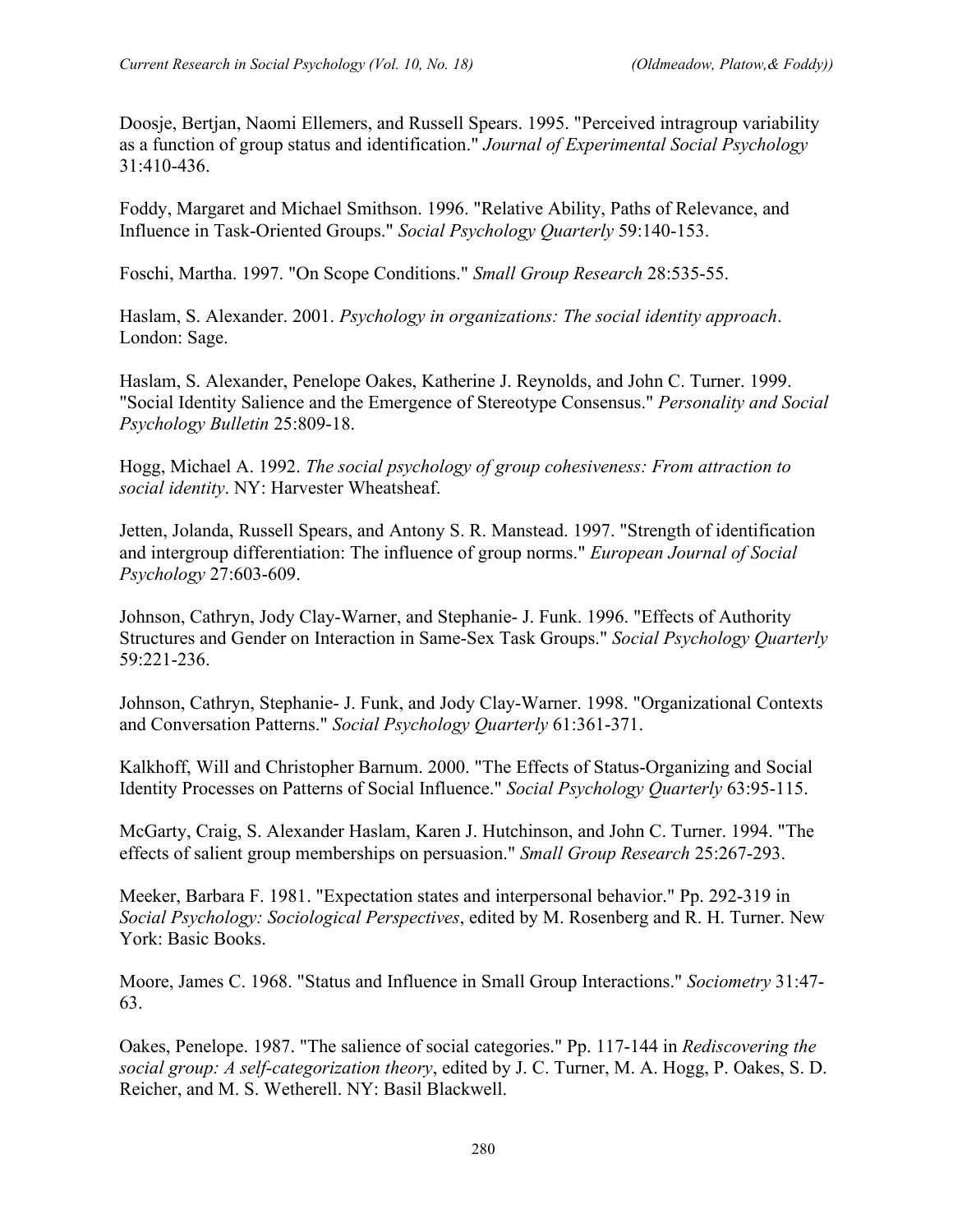Oldmeadow, J., Michael J. Platow, Margaret Foddy, and D. Anderson. 2003. "Selfcategorization, status, and social influence." *Social Psychology Quarterly* 66:138-152.

Ridgeway, Cecilia L. 1991. "The social construction of status value: Gender and other nominal characteristics." *Social Forces* 70:367-386.

Ridgeway, Cecilia L. and Joseph Berger. 1986. "Expectations, legitimation, and dominance behavior in task groups." *American Sociological Review* 51:603-617.

Shelly, Robert K. 2001. "How performance expectations arise from sentiments." *Social Psychology Quarterly* 64:72-87.

Sherif, M., O. J. Harvey, B. J. White, W. R. Hood, and C. W. Sherif. 1961. *Intergroup conflict and cooperation: The robbers' cave experiment*. Norman: University of Oklahoma Press.

Sobel, M. E. 1982. "Asymptotic confidence intervals for indirect effects in structural equation models." in *Sociological Methodology 1982*, edited by S. Leinhard. San Francisco: Jossey-Bass.

Tajfel, Henri and John C. Turner. 1986. "The Social Identity Theory of Intergroup Behavior." Pp. 7-24 in *Psychology of Intergroup Relations*, edited by S. Worchel and W. G. Austin. Chicago: Nelson Hall.

Turner, John C. 1982. "Towards a cognitive redefinition of the social group." in *Social identity and intergroup relations*, edited by H. Tajfel. Cambridge: Cambridge University Press.

Turner, John C. 1984. "Social identification and psychological group formation." Pp. 518-538 in *The social dimension: European developments in social psychology*, vol. 2, edited by H. Tajfel. Cambridge: Cambridge University Press.

Turner, John C. 1985. "Social categorization and the self-concept: A social cognitive theory of group behaviour." in *Advances in Group Processes*, vol. 2, edited by E. J. Lawler. Greenwich, CT: JAI press.

Turner, John C. 1991. *Social Influence*. Pacific Grove, CA: Brooks/Cole.

Turner, John C. and Richard Y. Bourhis. 1996. "Social identity, interdependence, and the social group: A reply to Rabbie et al." Pp. 25-63 in *Social groups and identities: Developing the legacy of Henri Tajfel*, edited by W. P. Robinson. Oxford: Butterworth-Heinemann.

Turner, John C., Michael A. Hogg, Penelope J. Oakes, Stephen D. Reicher, and Margaret S. Wetherell. 1987. *Rediscovering the Social Group: A Self-Categorization Theory*. Cambridge, MA: Blackwell.